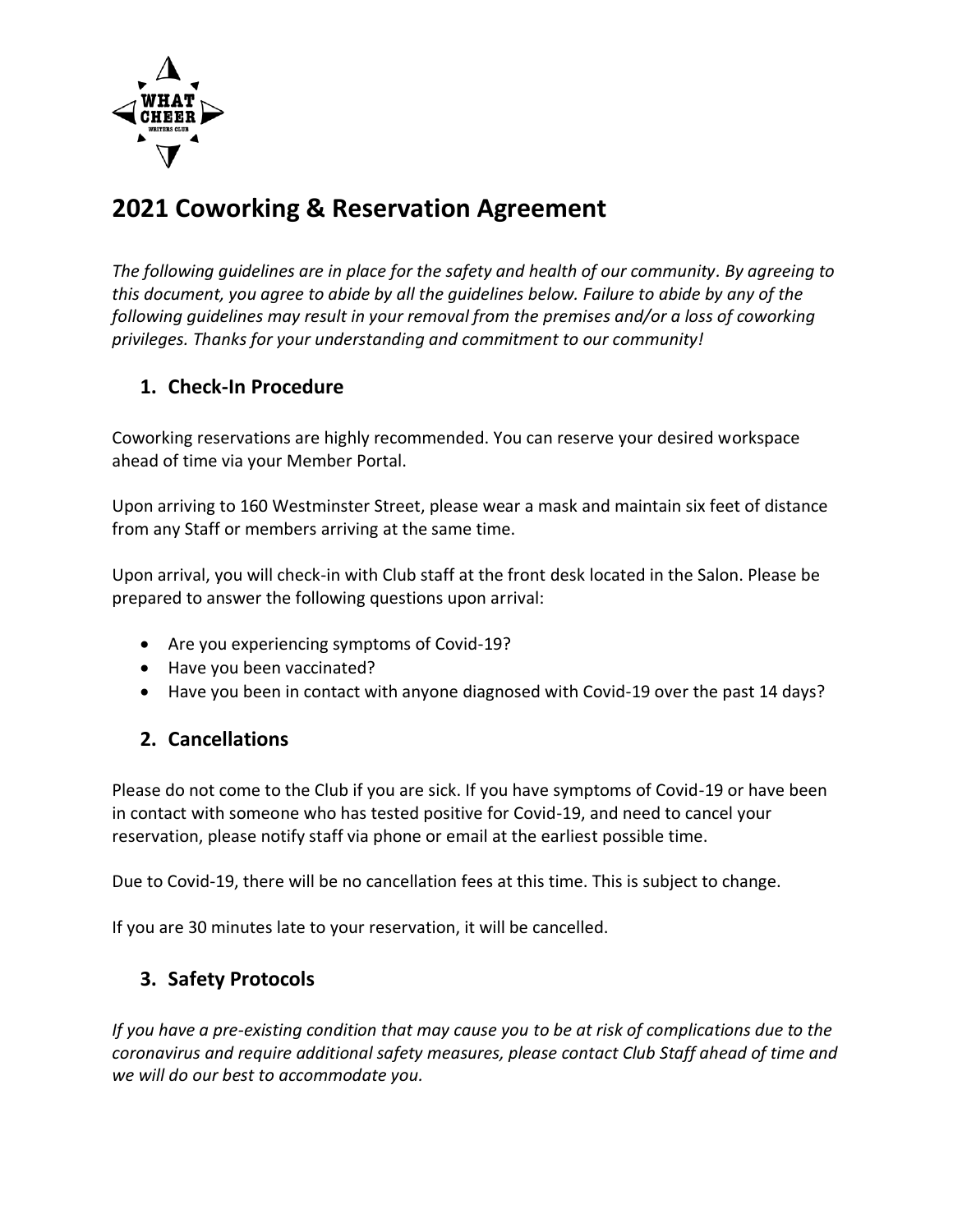

Wash hands thoroughly. Make good use of the hand hygiene and cleaning stations provided throughout the Club.

#### *PPE*

You must wear a mask when entering the Club and when moving through any Club shared common areas and hallways.

If you are vaccinated, you may remove your mask while seated at your workstation.

If you are unvaccinated, we ask that you keep your mask on even while at your workstation unless you are actively eating or drinking.

This can be any type of mask or cloth face covering, [as described by the CDC.](https://www.cdc.gov/coronavirus/2019-ncov/prevent-getting-sick/about-face-coverings.html) If you do not have a mask, please let Staff know and we will provide you with one.

#### *Social Distance*

Please maintain six feet of distance from Staff and fellow Club Members at all times.

Please take extra precaution in tight areas like the hallway, and avoid congestion. Make use of any and all floor markings or signs for direction in shared common areas.

#### *Food and Drink*

You may eat or drink while seated at your workstation, although we do recommend enjoying lunch and snacks outside when weather allows! If unvaccinated, we ask that you put your mask back on after eating or drinking, even when seated at your workstation.

The kitchenette is to be used by only one person at a time. Single-use, compostable utensils and dishware will be available if needed.

# *Office Supplies*

Common supplies (scissors, stapler, pens, etc.) will be held at the front desk with Club Staff and may be requested for singular use and then returned. If you need such tools regularly, it's best to bring your own.

# **4. Phone & Video Calls**

Phone conversations are not allowed in the main coworking areas (the Salon and the Library), the hallway, or the kitchenette to maintain a productive work space for all Members.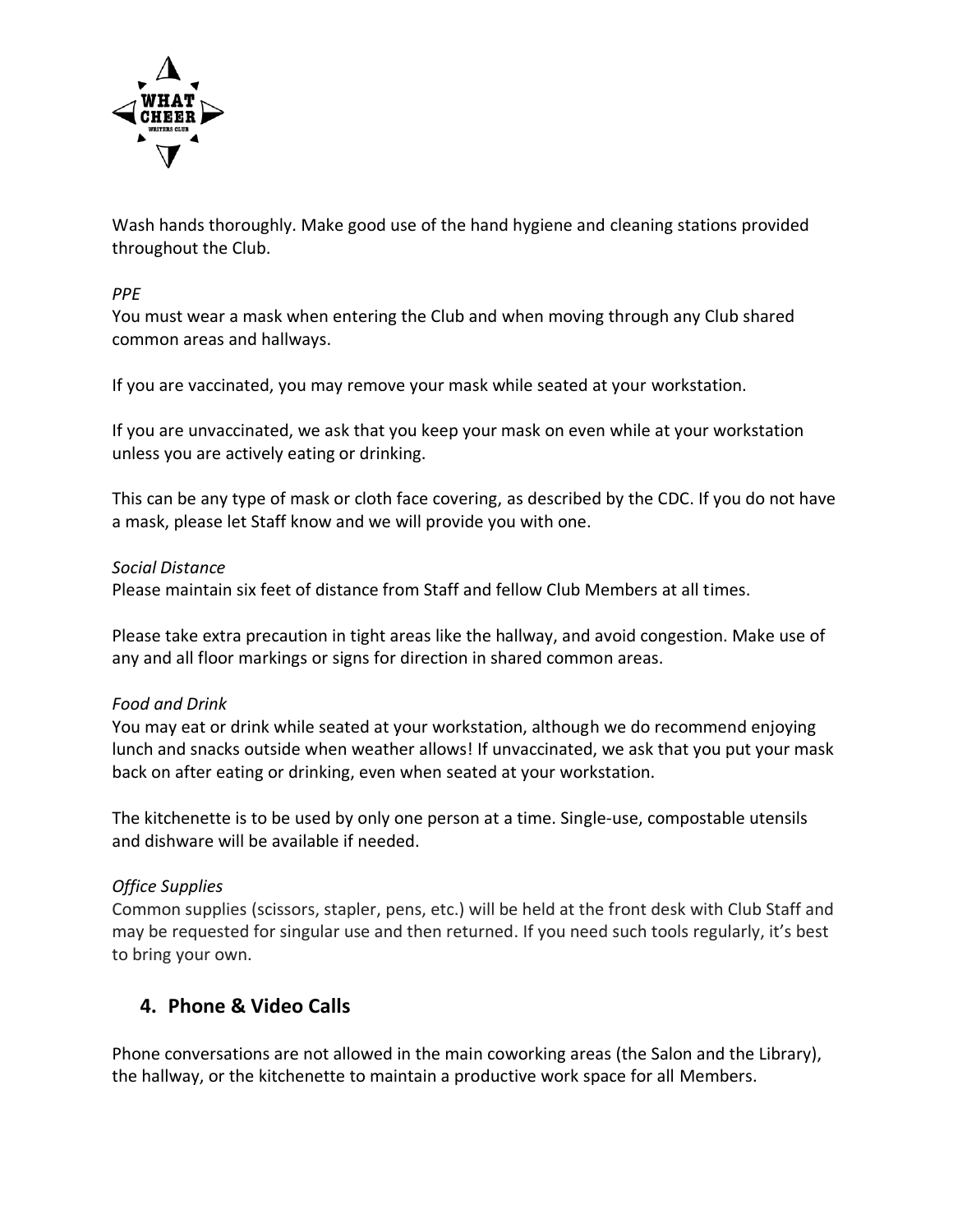

For short, impromptu calls (15 minutes and under) you may step into the Telephone Room or the Board Room. Only one person may occupy each room at a time. When in use, the door should be closed. When not in use, the door should remain open.

When receiving an impromptu or unexpected call, you may answer quietly to request the caller hold and proceed to one of the available rooms for the short call. If both phone rooms are occupied, you may check with Club staff for an available space or take your phone call outside.

# *Longer Calls (15+ minutes)*

If you have a planned phone or video call that will be longer than 15 minutes, you can reserve the Telephone Room for private use. Advanced reservation via your Member Portal is highly recommended.

# **5. Check-Out Procedure**

When your reservation has ended or you have finished working for the day (whichever comes first), please check out with Staff at the front desk. Please take all belongings, including food and beverage, with you when you leave.

# **6. Contact Tracing**

If you test positive for COVID-19 or have been on contact with someone who has, and have been at the Club in the two weeks prior to the test, you must contact and inform Club Staff. Your anonymity will be maintained.

*I agree to abide by the above rules and procedures and understand that failure to do so could result in revocation of my coworking privileges.* 

**Signature:** *\_\_\_\_\_\_\_\_\_\_\_\_\_\_\_\_\_\_\_\_\_\_\_\_\_\_* **Date:\_\_\_\_\_\_\_\_\_\_\_\_\_\_\_\_\_\_\_\_\_\_\_\_**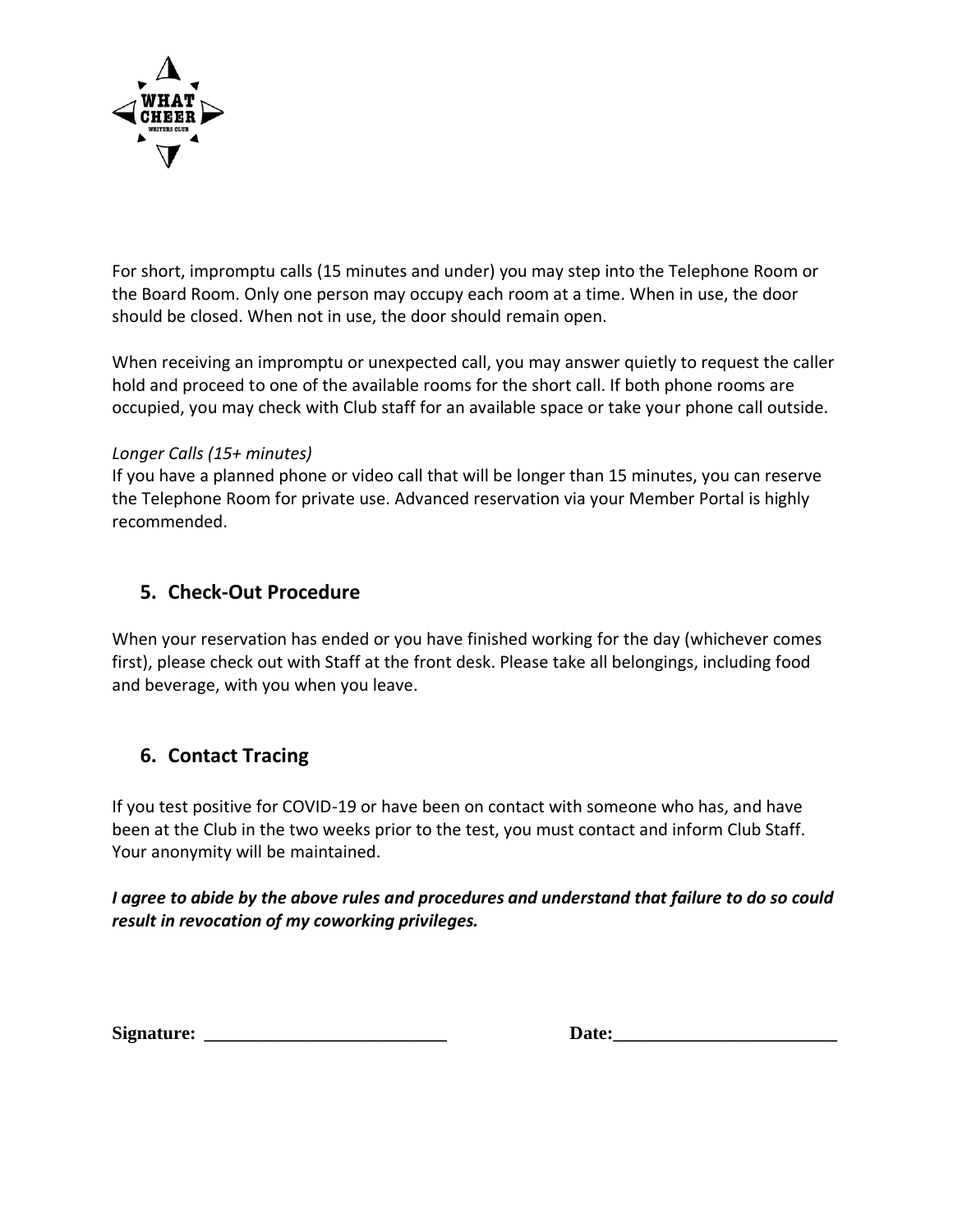

# **What Cheer Writers Club Terms of Use**

What Cheer Writers Club provides a shared community and workspace. The following Terms of Use ensures that everyone is properly protected. Please contact the General Manager, jillian@whatcheerclub.org, with any questions.

This Terms of Use is executed in accordance with the laws of the State of Rhode Island.

#### **Acceptance of Terms.**

The services What Cheer Writers Club ("Writers Club") provides to you, the undersigned, are subject to the following Terms of Use ("TOU").

Although Writers Club reserves the right to update the TOU at any time without notice to you, we will post any TOU updates on location and will contact you using the contact information provided in your Membership Agreement. If your contact information should change, please update it with us.

#### **Description of Services.**

Writers Club may provide you with access to office space, workstations, Internet access, virtual community, office equipment, meeting space, knowledge resources, and other services (collectively, "Services"). The Services at all times are subject to the TOU.

#### **Regular Business Hours and Days.**

Regular Business Days are from Monday to Sunday, except certain local bank/government holidays.

Writers Club is not responsible or liable for any failure or delay in providing Services arising out of or caused by forces beyond its control, including, without limitation, strikes, work stoppages, accidents, acts of war or terrorism, civil or military disturbances, nuclear or natural catastrophes or acts of God, and interruptions, loss of malfunctions of utilities, communications or computer (software and hardware) services.

#### **No Unlawful or Prohibited Use.**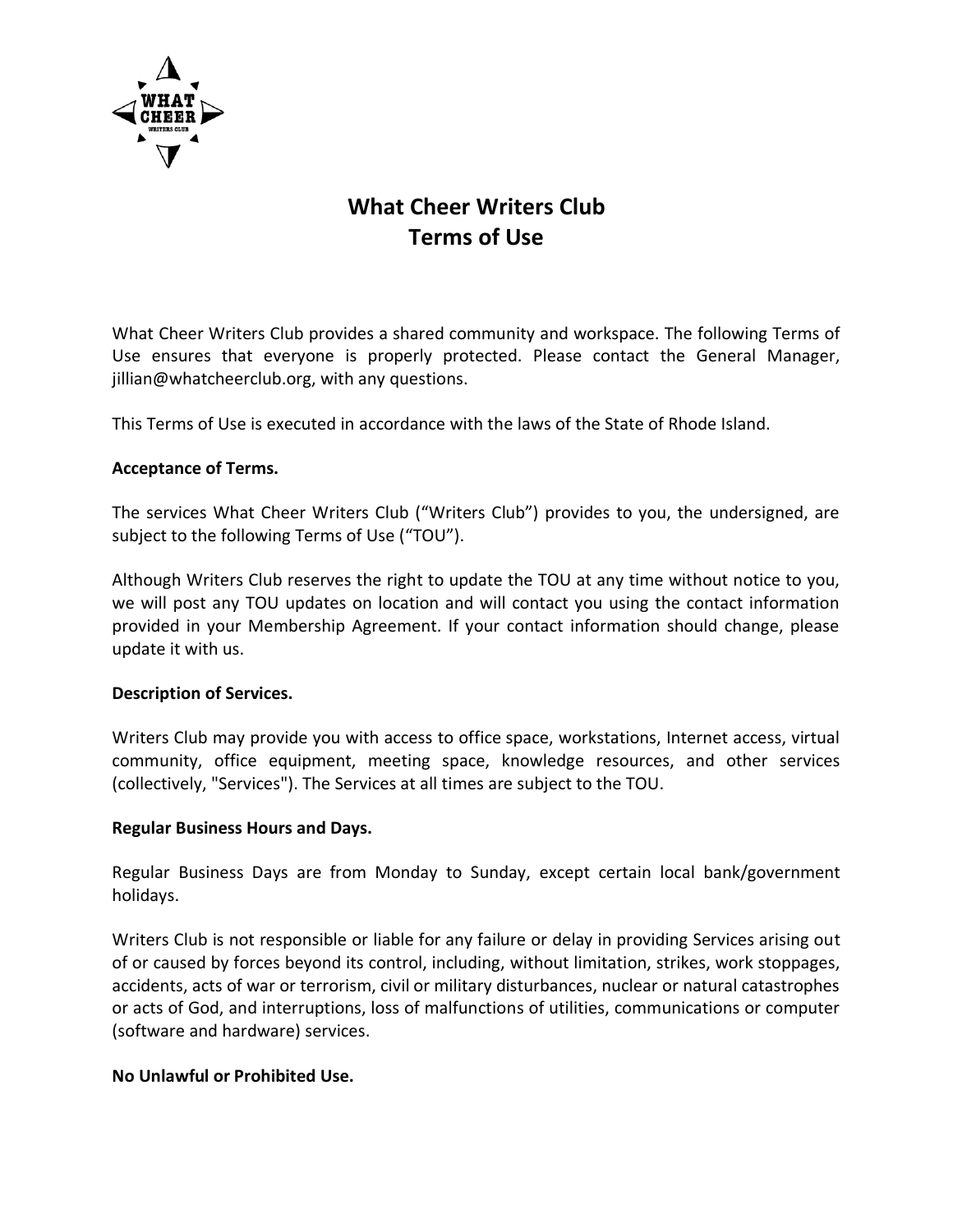

As a condition of your use of the Services, you will not use the Services for any purpose that is unlawful or prohibited by these terms, conditions and notices. You may not use the Services in any manner interfere with any other party's use and enjoyment of any Services. You may not obtain or attempt to obtain any materials or information through any means not intentionally made available through the Services.

You hereby represent and warrant that you have all requisite legal power and authority to enter into and abide by the terms and conditions of this TOU and no further authorization or approval is necessary. You further represent and warrant that your participation or use of the Services will not conflict with or result in any breach of any license, contract, agreement or other instrument or obligation to which you are a party.

# **Use of services.**

You agree that when participating in or using the Services, you will not:

- Violate any guidelines set forth in the Membership Guidelines;
- Defame, abuse, harass, stalk, threaten or otherwise violate the legal rights (such as rights of privacy and publicity) of others;
- Solicit members, employees or guests within the Writers Club unless otherwise specifically granted permission;
- Upload, download, or otherwise make available, files that contain images, photographs, software or other material protected by intellectual property laws, including, by way of example, and not as a limitation, copyright, trademark laws (or by rights of privacy or publicity) unless you own or control the rights thereto or have received all necessary consent to do the same;
- Knowingly upload files that contain viruses, Trojan Horses, Worms, time bombs, cancelbots, corrupted files, or any other similar software or programs that may damage the operation of another computer or property of another coworker;
- Publish, post, upload, distribute, or disseminate any unlawful content, plagiarized content, intellectual property, or applications and software content that breaks state law;
- Restrict or inhibit any other user from using and enjoying the Services;
- Violate any applicable laws or regulations.

# P**articipation in or Use of Services.**

You acknowledge that you are participating in or using the Services at your own free will and decision. You acknowledge that Writers Club does not have any liability with respect to your access, participation in, use of the Services, or any loss of, loss from theft, or damage of information or personal property resulting from such participation or use.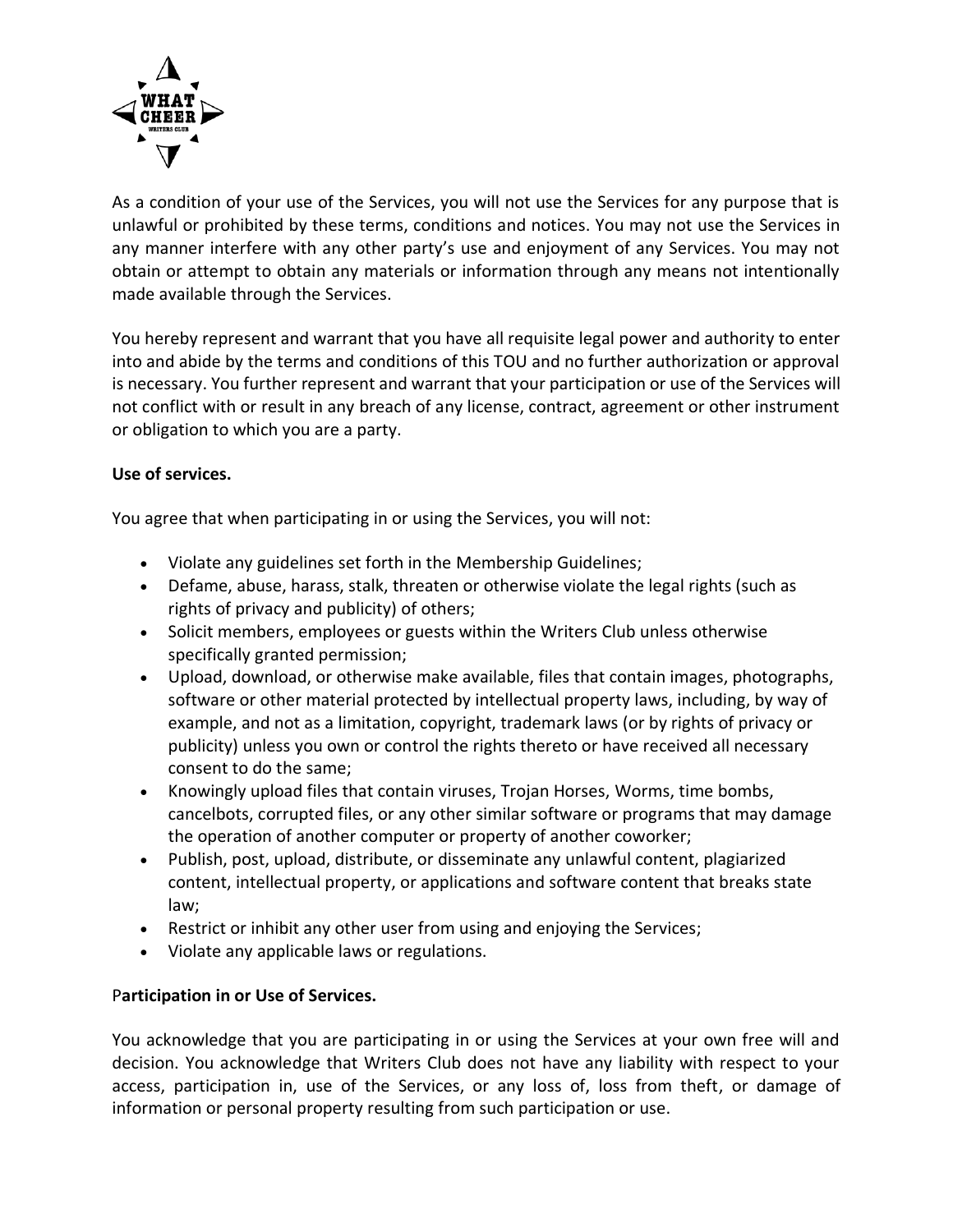

You are liable for the full cost of any damages caused by you or your guest(s) to any property, in the space, owned either by the Writers Club or its members.

#### **Harassment.**

Writers Club prohibits harassment of any kind, including sexual harassment, and will take appropriate and immediate action in response to complaints or knowledge of violations of this policy. Appropriate action may include immediate termination of Writers Club membership. For purposes of this policy, harassment is any uninvited or otherwise one-sided verbal or physical behavior, including, but not limited to, racial or ethnic slurs, flirtation and crude remarks, designed to threaten, intimidate or coerce a member, employee, or guest of Writers Club.

#### **Member Privacy.**

Writers Club takes the privacy and safety of members very seriously. You shall not, unless given express, written approval, share any personal information of other Writers Club members. This may include, but is not limited to: name, address, pen name, or any personally identifiable information that may lead to public outing or doxing.

#### **Property.**

Writer's Club is not responsible for any property you leave behind in our Premises. It is your responsibility to ensure that you have retrieved all of your personal items prior to leaving.

Prior to the termination or expiration of your membership, you must remove all of your property from the Premises. After providing you with reasonable notice, Writers Club will be entitled to dispose of any property remaining in our Premises, and you waive any claims or demands regarding such property or our handling of such property. You will be responsible for paying any fees reasonably incurred by Writers Club regarding such removal.

#### **Invoicing and Payment.**

You will be automatically invoiced monthly in advance based on your membership option. Also included is any variable charges that may have been incurred during the previous period (extra meeting hours, day passes, etc.). Payment is required at the beginning of the period, at the date specified in the invoice. Payment for casual usage is paid on the day of use unless other arrangement has been made with Writers Club.

Writers Club reserves the right to alter or adjust any membership fees or costs. Writers Club will post any updates to fees on location and will attempt to contact you to notify you using the contact information provided in the Membership Application.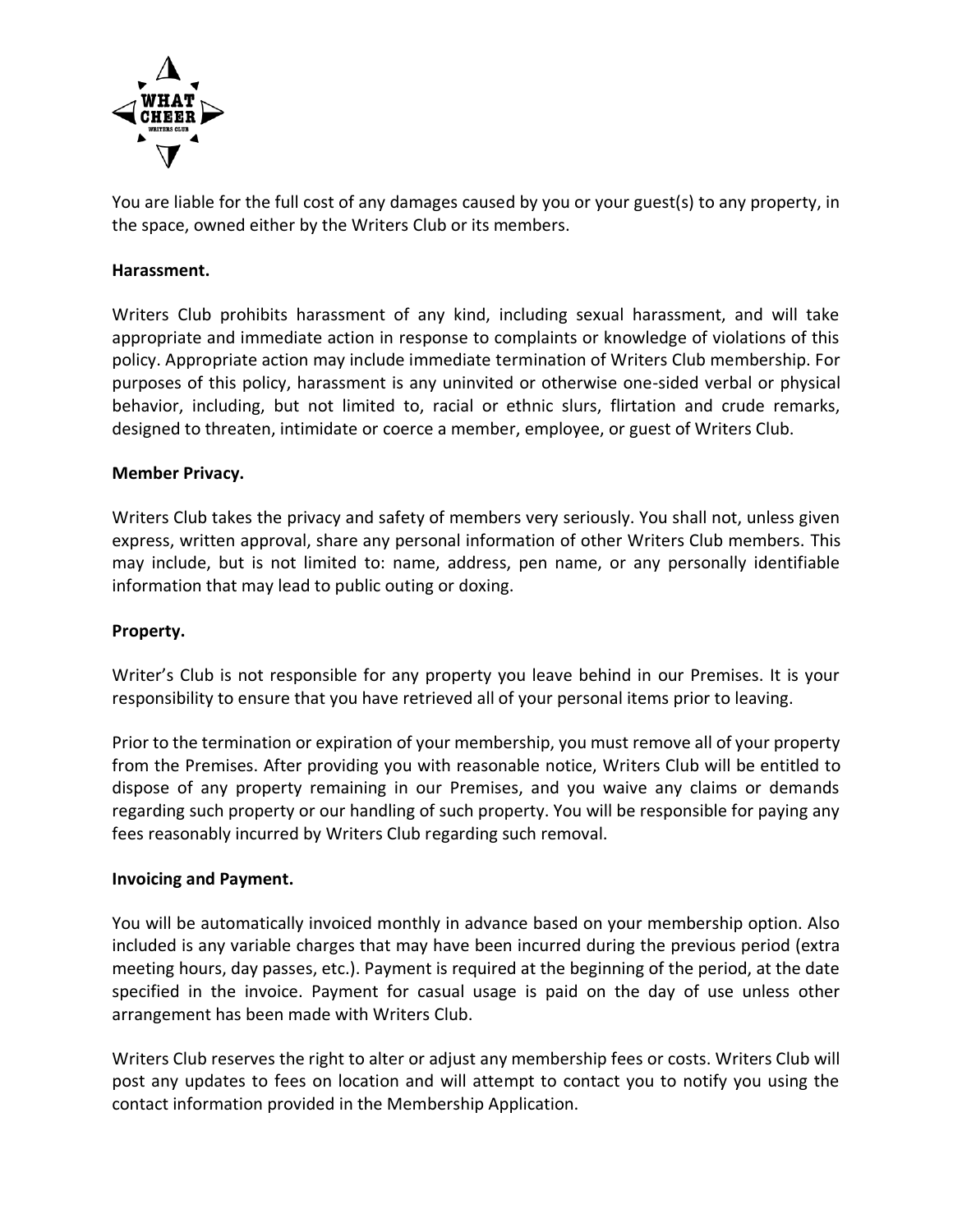

#### **Renewals, Refunds and Terminations.**

This Agreement is automatically renewed at the end of each period with consent of each party. Once the payment for a one-month period of membership ("Period") is complete, no refunds are possible.

The TOU must be adhered to at all times. Failure to follow this TOU can result in non-renewal or even early termination of the membership. If you fail to comply with this TOU, Writers Club reserves the right to terminate any Service at any time, immediately and without notice. This includes non-payment or violation of the Membership Agreement.

You may terminate this Agreement by giving a written notice of termination and it shall be in effect as of the end of that Period. If you cannot provide timely notice of termination to Writers Club before the end of the Period, or if a termination agreement between you and Writers Club cannot be made, then the Membership shall continue to the end of the following Period and all fees for that Period will be due.

#### **Workshop, Podcast, and Meeting Rooms.**

You are required to reserve workshop and meeting rooms ("Rooms") via Writers Club's staff or online booking system. Rooms are available on a first-come, first-serve basis. Cancellation of any Room reservations must be made 24 hours prior to commencement or you will be charged the full amount or have its hour value deducted.

An allotment of hours is included in some Memberships. These hours are NOT transferable to any other Writers Club member or guest, and the Member must be present at all meetings using these hours. Hour are not accruable and will reset at the beginning of each Membership month. Overage may be charged at a discounted rate depending on Membership.

All Room rentals are subject to Writers Club's Room Rental TOU.

#### **Virtual Community.**

Certain Writers Club memberships qualify for access to a Writers Club Virtual Community ("Virtual Community") to allow connection between members. In using the application or software, you agree to:

- Follow the TOS of the application or software being used
- Not copy, share, or otherwise make public, private information shared within the Virtual Community from any Writers Club member or employee without consent from said member or employee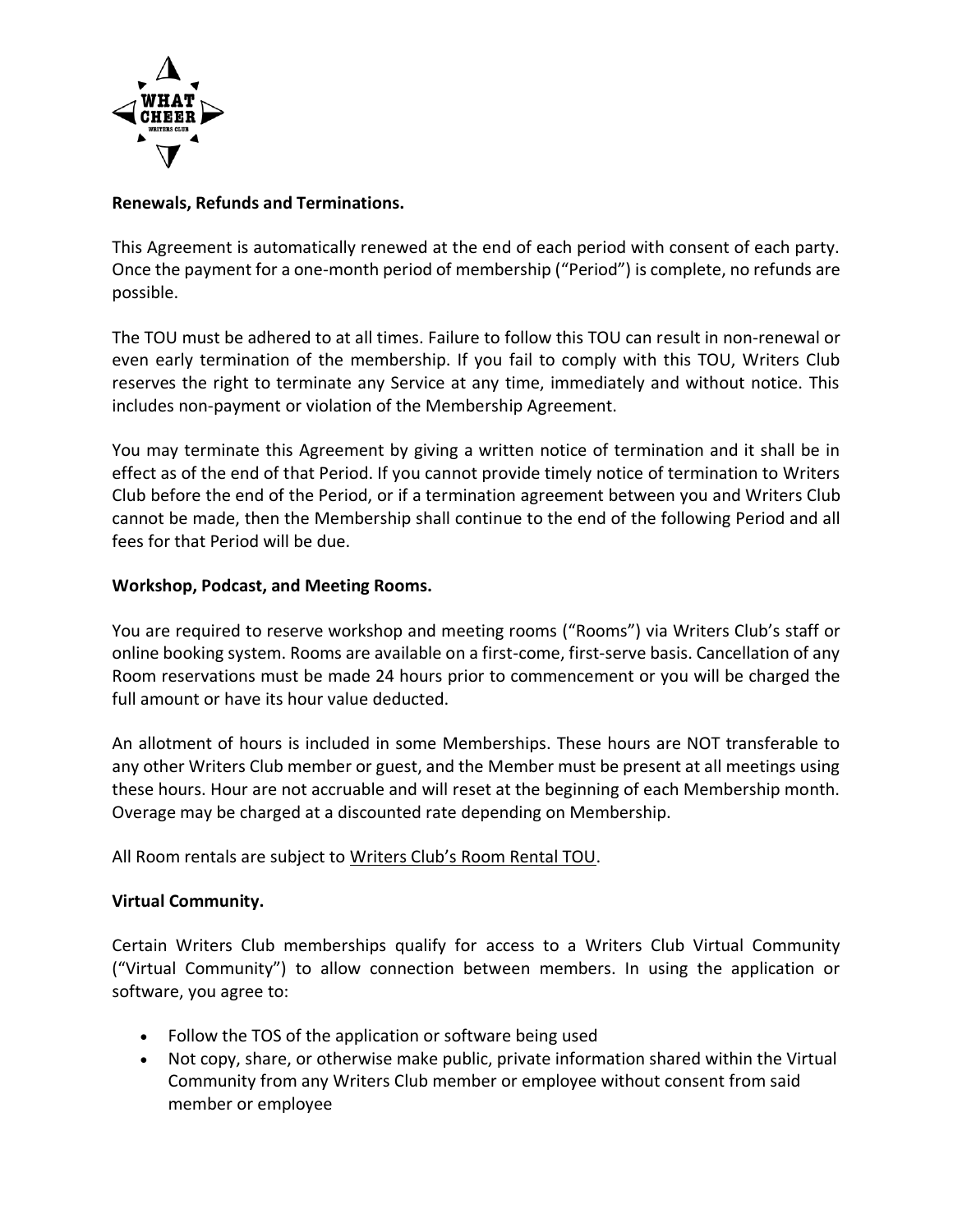

- Not share your username and/or password with anyone who is not a Writers Club qualified Virtual Community member
- Not post sexual, political, obscene, religious, slanderous, or otherwise professionally offensive comments
- Not promote yourself or your work outside of designated promotion channels

On occasion, the Writers Club may use screenshots, recordings, photos, etc. from virtual Club events and the virtual Club community for purposes of promotion, marketing, newsletters, social media, etc. The recording of virtual Club events will be announced at the beginning of each event.

Please notify staff if you do not wish to have your image recorded or shared. Images, recordings, etc. will not be used with identifying names or personal information without written consent.

#### I**nsurance.**

Writers Club carries Liability and Business Personal Property insurance. As a user, you are not required but it is strongly suggested that you carry a Renters Insurance policy to cover your own equipment while using our space. That policy may cover your current residence/office, as well as the premises of Writers Club.

# **Postal Services (USPS, FedEx, UPS).**

If available, you may elect to receive mail at Writers Club. We will accept mail and deliveries on your behalf during Regular Business Hours on Regular Business Days. Writers Club has no obligation to accept bulk or oversized mail or packages, unless previous agreements are made between you and Writers Club.

# **Alcohol and Smoking.**

Writers Club is largely an alcohol-free space. On occasion, Writers Club may host events in which alcohol is served or may give your event permission to serve alcohol. At no time may you serve anyone who is under the age of 21, consume alcohol if you are under the age of 21, or legally serve and/or consume alcohol without the permission and presence of a Writers Club staff member. Neither smoking nor vaping is permitted on Writers Club premises.

#### **Pets.**

Unfortunately, per the terms of our lease, no pets or animals are allowed in the Writers Club space unless required as a documented and trained Service Animal.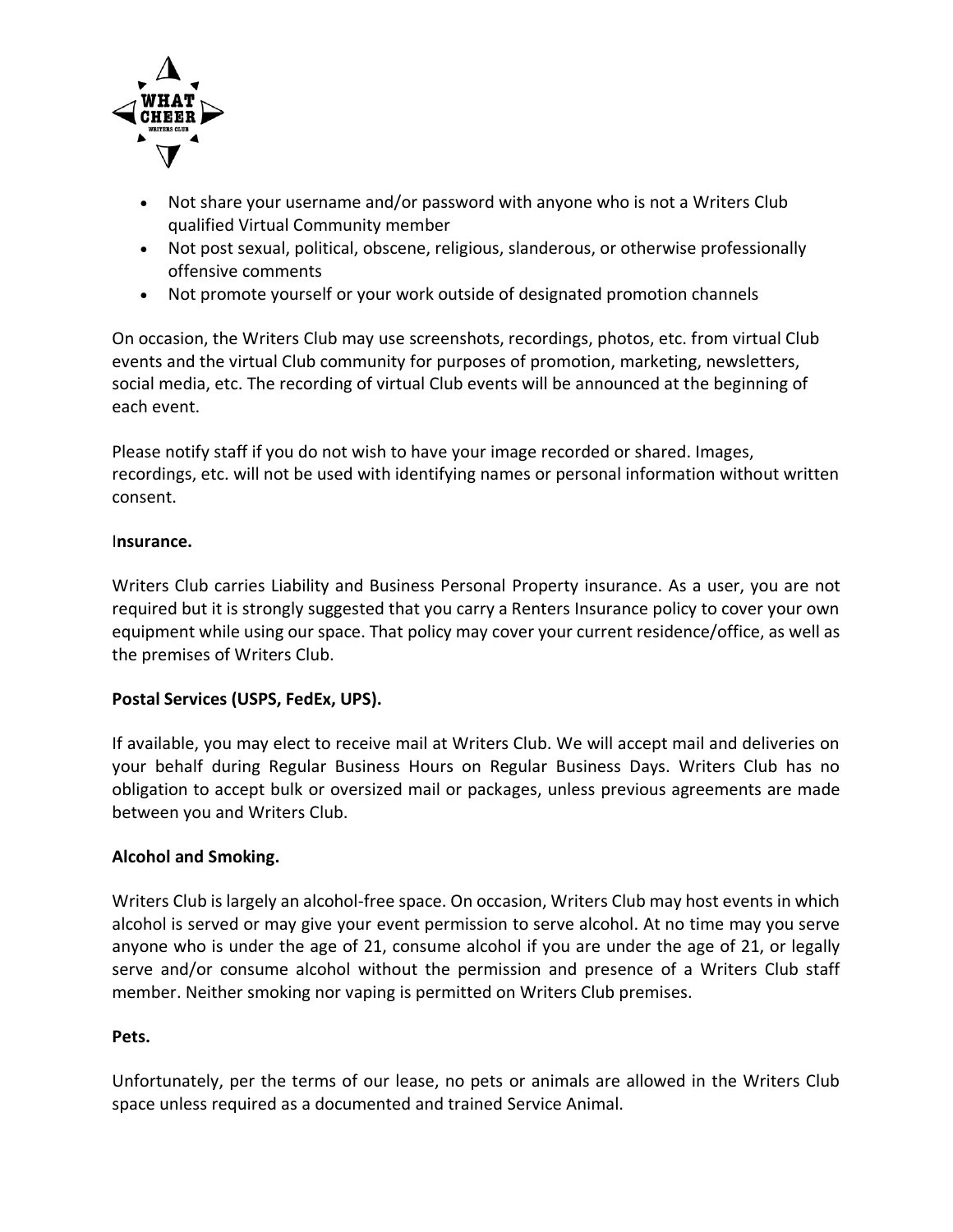

### **Disclosure of Information.**

Writers Club reserves the right at all times to disclose any information about you, your participation in and use of the Services as Writers Club deems necessary to satisfy any applicable law, regulation, legal process, or government request.

Writers Club is required to disclose your name and address to Presidio 156 LLC, the building landlord of 160 Westminster Street, Providence RI per the terms of Writers Club lease.

#### **Disclaimer of Warranties.**

To the maximum extent permitted by the applicable law, Writers Club provides the Services "as is" and with all faults, and hereby disclaim with respect to the services all warranties and conditions, whether express, implied or statutory, including but not limited to: merchantability, fitness for a particular purpose, lack of viruses, accuracy or completeness of responses, results, workmanlike effort and lack of negligence.

#### **Exclusion of Incidental, Consequential and Certain Other Damages.**

To the maximum extent permitted by the applicable law, in no event shall Writers Club or its subsidiaries (whether or not wholly-owned), affiliates, divisions, and their past, present and future officers, board members, agents, shareholders, members, representatives, employees, successors and assigns, jointly and individually be liable for any direct, special, incidental, indirect, punitive, consequential or other damages whatsoever.

These include, but are not limited to damages for: loss of profits, loss of confidential or other information, business interruption, personal injury, loss of privacy, failure to meet any duty arising out of or in any way related to the participation in or inability to participate in or use of the services, the provision of or failure to provide services, or otherwise under or in connection with any provision of this agreement, even in the event of the fault, tort (including negligence), strict liability, breach of contract or breach of warranty of Writers Club.

# **Limitation of Liability and Remedies.**

Notwithstanding any damages that you might incur for any reason whatsoever (including, without limitation, all damages referenced above and all direct or general damages), the entire liability of Writers Club or its subsidiaries (whether or not wholly-owned), affiliates, divisions, and their past, present and future officers, agents, shareholders, members, representatives, employees, successors and assigns under any provision of this TOU and your exclusive remedy for all of the foregoing shall be limited to actual damages incurred by you based on reasonable reliance up to fifty dollars (USD \$50.00).